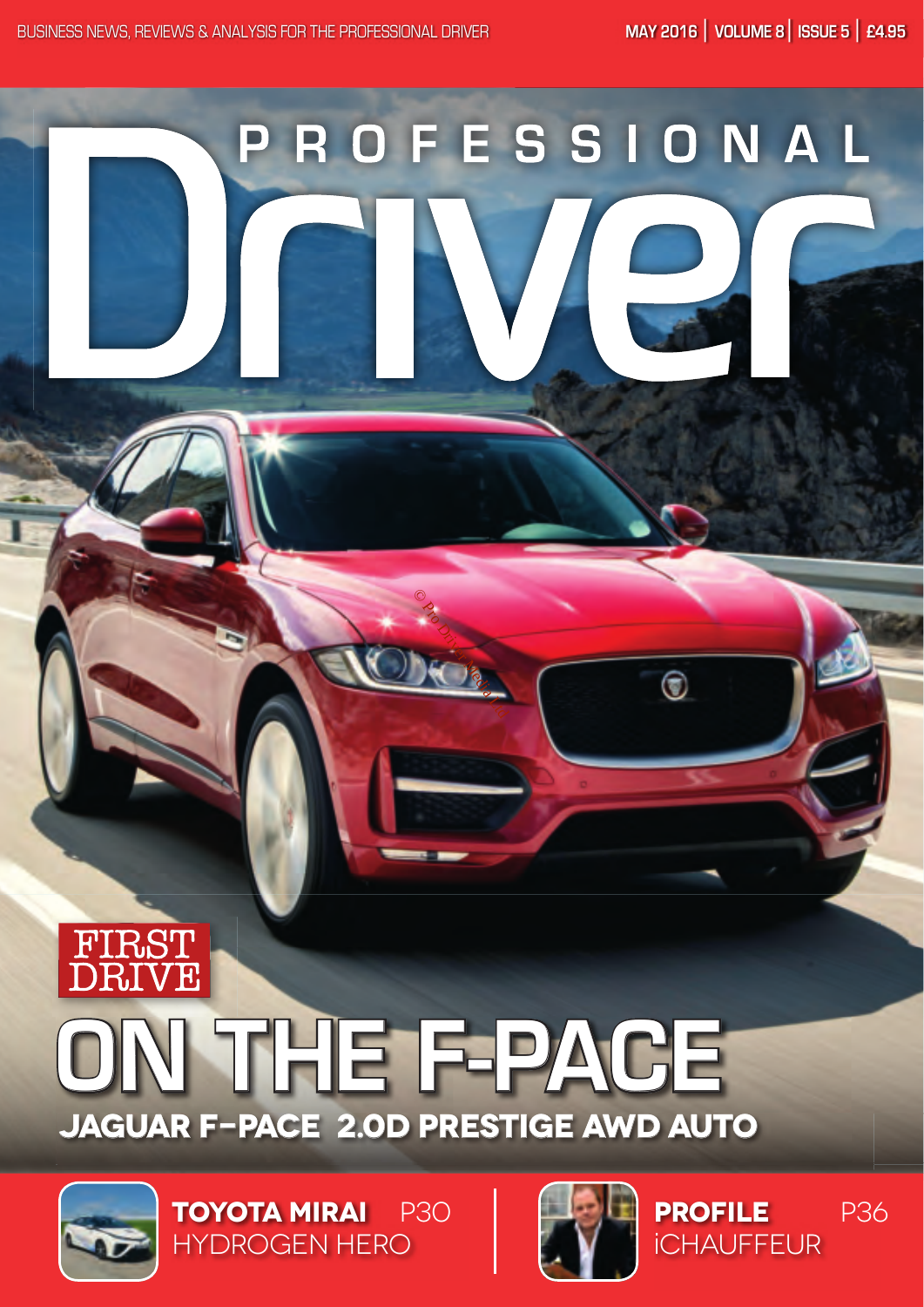#### **fi rst drive Jaguar F-Pace 2.0d Prestige AWD Auto**



#### Tim Barnes-Clay



THE ALL-NEW F-PACE IS<br>genuinely revolutionary—<br>for Jaguar. It is the compar<br>first ever sports utility vehi<br>(SUV), and the model is cri<br>for the big cat badge to remain competitive in a genuinely revolutionary for Jaguar. It is the company's first ever sports utility vehicle (SUV), and the model is crucial

market flooded with premium SUVs.

The F-Pace is rather late in joining the SUV shindig when you consider it is taking on more established competitors, such as the BMW X6, Porsche Macan and Mercedes-Benz GLC. However, unlike the machines produced by sibling firm Land Rover, it has been made with more of an athletic road-driving predisposition. And that puts a question mark over some of these rivals' abilities from the off.

None of the F-Pace's key adversaries can equal the Jaguar when it comes to the interior. The car has a high driving position and enough room for four-up to

sit in real comfort. There is a range of storage areas, including large bottle holding door pockets and a big centrally-placed cubbyhole.

The Jaguar certainly feels like a robust car. It is practical, too, measuring 4,731 mm in length, 1,936 mm in width and 1,651 mm in height. It's bigger than its target rivals such as Porsche Macan and Mercedes-Benz GLC and therefore is a comparable vehicle to slightly larger rivals such as Audi Q7 and Volvo XC90. Not quite as roomy, and certainly not a seven-seater, but it's certainly a practical proposition for operators looking to use it as a chauffeur car.

We found getting into the F-Pace's back seats a tad awkward because of the mammoth rear wheel arches, but there is more than enough head and legroom for four tall occupants to take a seat contentedly. Heads only start to skim the roof with the panoramic sunroof fitted. Jaguar offers the option of reclining rear seats as well, adding additional comfort for passengers.

As a four-seater, the Jaguar F-Pace is both a spacious passenger transporter and a voluminous cargo-carrier, with 650 litres of luggage space underneath the load cover. This again highlights the "in-betweener" position of the car—not as roomy in the load bay as the 770-litres-plus of the Q7 or XC90, but enough to blow the target competition out of the water. The Macan has just 500 litres of boot space, for example.

The F-Pace's factory-fitted powered tailgate makes access easy, and its rear seats fold virtually flat, expanding the load space to 1,740 litres. There is a 40:20:40 split, which means longer items of up to 1.8 metres can be packed into the Jaguar.

Materials are of top quality all around the dash, while the instrumentation is clear and all the switchgear falls easily to hand. We were particularly mesmerised with the technology on offer. Jaguar's touchscreen infotainment unit has been radically enhanced for the F-Pace and the sat-nav screen is a large leap forward when it comes to responsiveness.



# 2.0d Prestige AWD Auto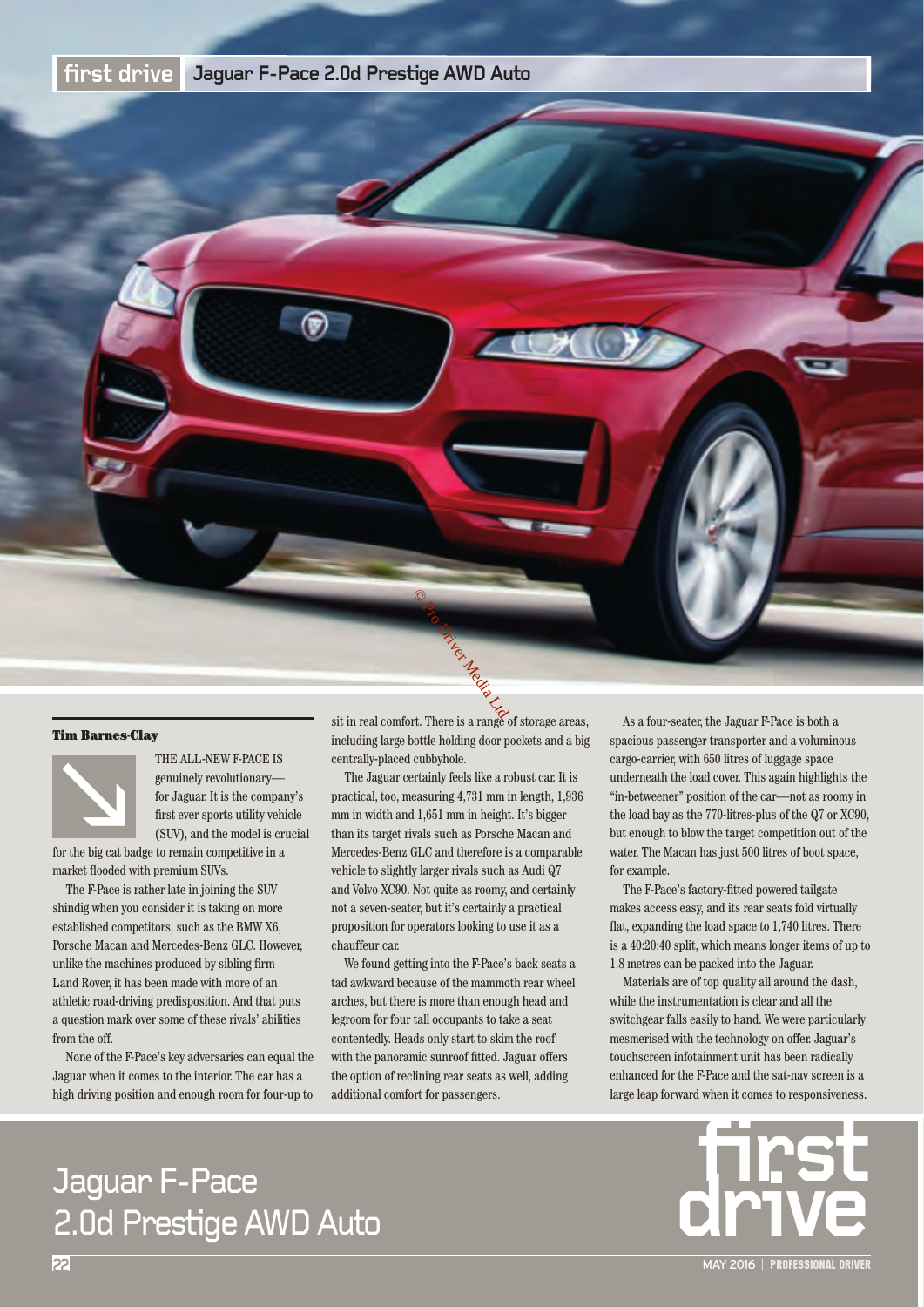

Francestly, the pinch-to-zoom function reacts as grappled with which ratio to choose—an issue Jaguar's first ever SUV hasn't been assessed by

Honestly, the pinch-to-zoom function reacts as rapidly as an iPad's. Wi-Fi is also available in the car, along with a wide range of apps to help easily access the F-Pace's systems.

Directly below the dashboard, the F-Pace's central cubbyhole is big and is home to a USB slot and 12 volt power point. An HDMI connection is available on the options list, too. With an HDMI connection the infotainment screen can 'mirror' images from most smartphones. Furthermore, it allows a Blu-ray DVD player to be connected in the car. Another smart piece of gadgetry is Jaguar's Activity Key—a water-resistant car key that can be worn on the wrist.

We only drove the automatic 2-litre diesel at launch in Montenegro—the model most likely to be seen on the UK's roads. The eight-speed automatic transmission impressed us with its near-seamless changes up and down the cogs. In fact, the tiny country's winding mountain roads showed how capable the gearing is. The F-Pace never once

grappled with which ratio to choose—an issue some challengers have had with their gearboxes. The Adriatic coastal roads we drove, with up to 25 hairpins on one downhill section, punished the F-Pace, but not once did it complain.

The car has a rear-wheel drive character most of the time, only delivering torque to the front wheels when the Jaguar feels it is needed. This means the SUV bonds to the road like glue and the steering is sharp and well-weighted enough to encourage confident cornering.

Indeed, the F-Pace is perfect for chauffeuring as it always feels planted and unruffled whatever situation it is in. This includes off-tarmac situations, as we found out taking the latest Jaguar model up and down an ancient Prussian trail, littered with rocks. It should come as no surprise that the SUV is this talented off-road, though. After all, it is built by the same business that puts together the Land Rover and Range Rover models—and they lead the 4x4 pack.

Jaguar's first ever SUV hasn't been assessed by crash test organisation Euro NCAP yet. Nevertheless, the F-Pace's safety kit is excellent, even in entry-level Prestige trim. Standard equipment comprises automatic emergency braking; traffic sign recognition with intelligent speed limiter; lanedeparture warning; front and rear parking sensors, and ISOFIX child-seat anchor points in the back.

The combined fuel economy for the F-Pace 2.0d Prestige AWD Auto we drove is claimed at 53mpg, while the official  $CO<sub>2</sub>$  figure is 139g/km. Our test drives were long, but generally twisty. Averaging 40mph on some of the most spectacularly scenic, rally-like roads and tracks in southeast Europe, we averaged 45mpg. On what passes for a motorway in Montenegro, averaging 60mph, we achieved 52mpg.

This variant's four-cylinder power unit produces 177bhp and torque of 430Nm. The amount of clout allows for zero to 62mph to be achieved in 8.7 seconds in all-wheel drive automatic configuration. Top speed is 129mph.